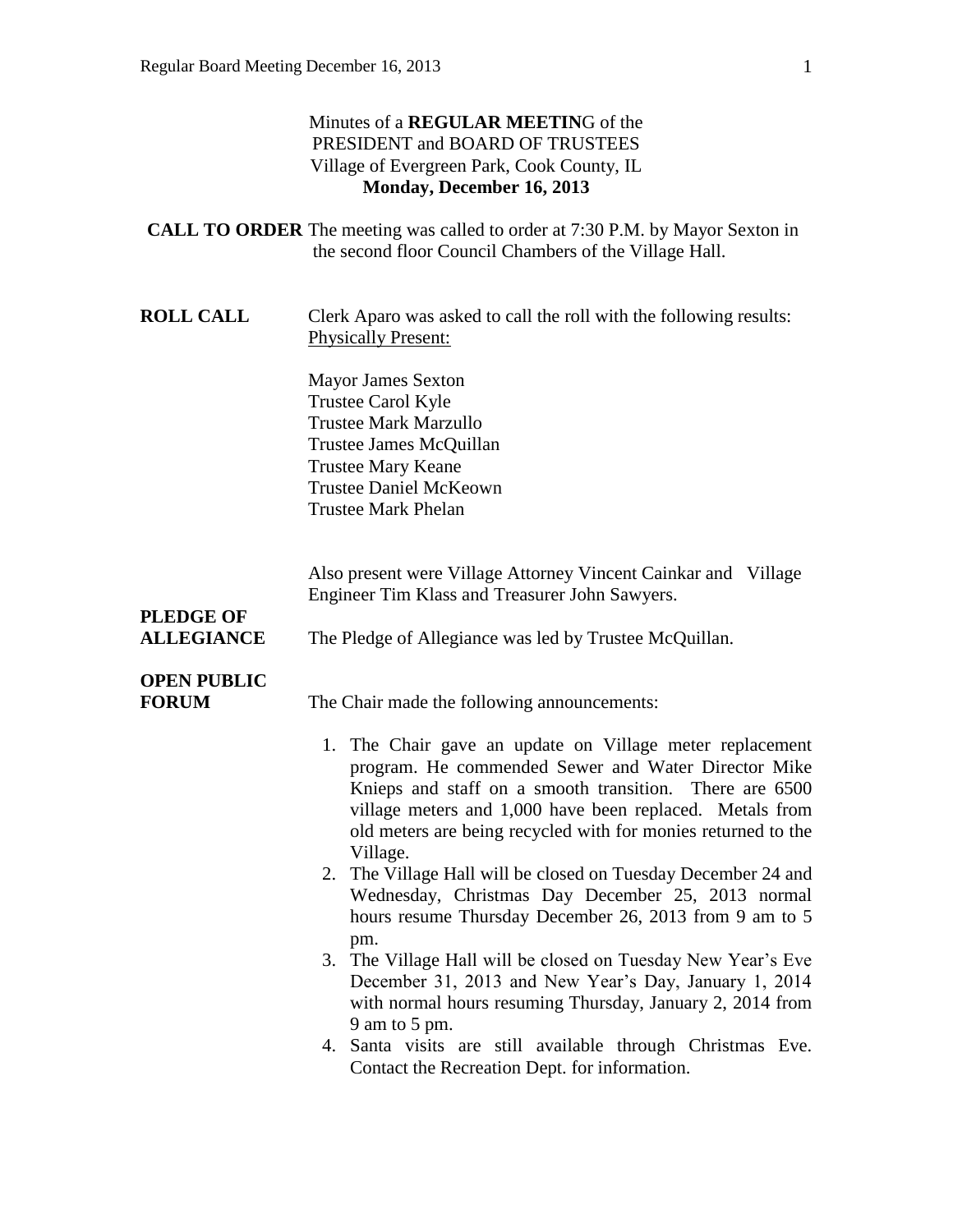| 5. There will be a public hearing on Monday, January 6, 2014 at<br>7:30 p.m. in Council Chambers of the Village Hall to<br>discuss/approval of the appropriation ordinance for fiscal<br>year beginning November 1, 2013 and ending October 31,<br>2014.                                                                                                                                                                                                                                                                                                        |
|-----------------------------------------------------------------------------------------------------------------------------------------------------------------------------------------------------------------------------------------------------------------------------------------------------------------------------------------------------------------------------------------------------------------------------------------------------------------------------------------------------------------------------------------------------------------|
| 6. EP Ice Rink is open and available for private parties.<br>Contact the Recreation Department for hours and availability.                                                                                                                                                                                                                                                                                                                                                                                                                                      |
| 7. The Chair commended Sgt. McKeown, Officer Ostrowski<br>and Detective Jack Murphy for their outstanding police work.                                                                                                                                                                                                                                                                                                                                                                                                                                          |
| 8. Trustee Mary Keane presented Mrs. Marge Nykaza, founder<br>and director of Harmony, Hope and healing a check in the<br>amount of \$1,600 proceeds from the annual village car show.<br>Mrs. Nykaza thanked the Mayor and the Board for their<br>generosity. She presented the Board with a cd of the music<br>therapy which supports 700 people including under-served<br>women, children and men in the Chicago area. The audience<br>gave her a hearty round of applause. The Chair added if<br>anyone is interested in donating contact the Village Hall. |

#### **OPEN PUBLIC** NONE.

# **REGULAR**

**AGENDA** Motion by Trustee Phelan second by Trustee Kyle to waive the reading of the minutes of the December 2, 2013 Regular Meeting of the President and Board of Trustees approved as presented were passed by unanimous voice vote and so ordered by the Chair.

# **RESOLUTION**

**NO. 4-2014** Motion by Trustee McKeown second by Trustee Keane, to approve **Resolution NO. 4-2014** with expenditures of the General Corporate Fund of \$ 279,203.08 and the Sewer and Water Fund in the amount of  $$281,751.80$  and the 95<sup>th</sup> Street TIF Fund, \$ 31, 367.63 and the Capital Improvement Fund, \$ 44,994.92 and the Street Bond Fund, \$22,000.00 for a total of \$ 659,317.43. Upon roll call, voting YES: Trustees Kyle, Marzullo, McQuillan, Keane, McKeown and Phelan; voting NO: NONE. The motion was passed and so ordered by the Chair.

### **WATER COLLECTOR'S**

**REPORT** Motion by Trustee Phelan second by Trustee Marzullo to accept the Water Collector's report for November 2013 in the amount of \$ 477,281.56. The motion was passed by unanimous voice vote and so ordered by the Chair.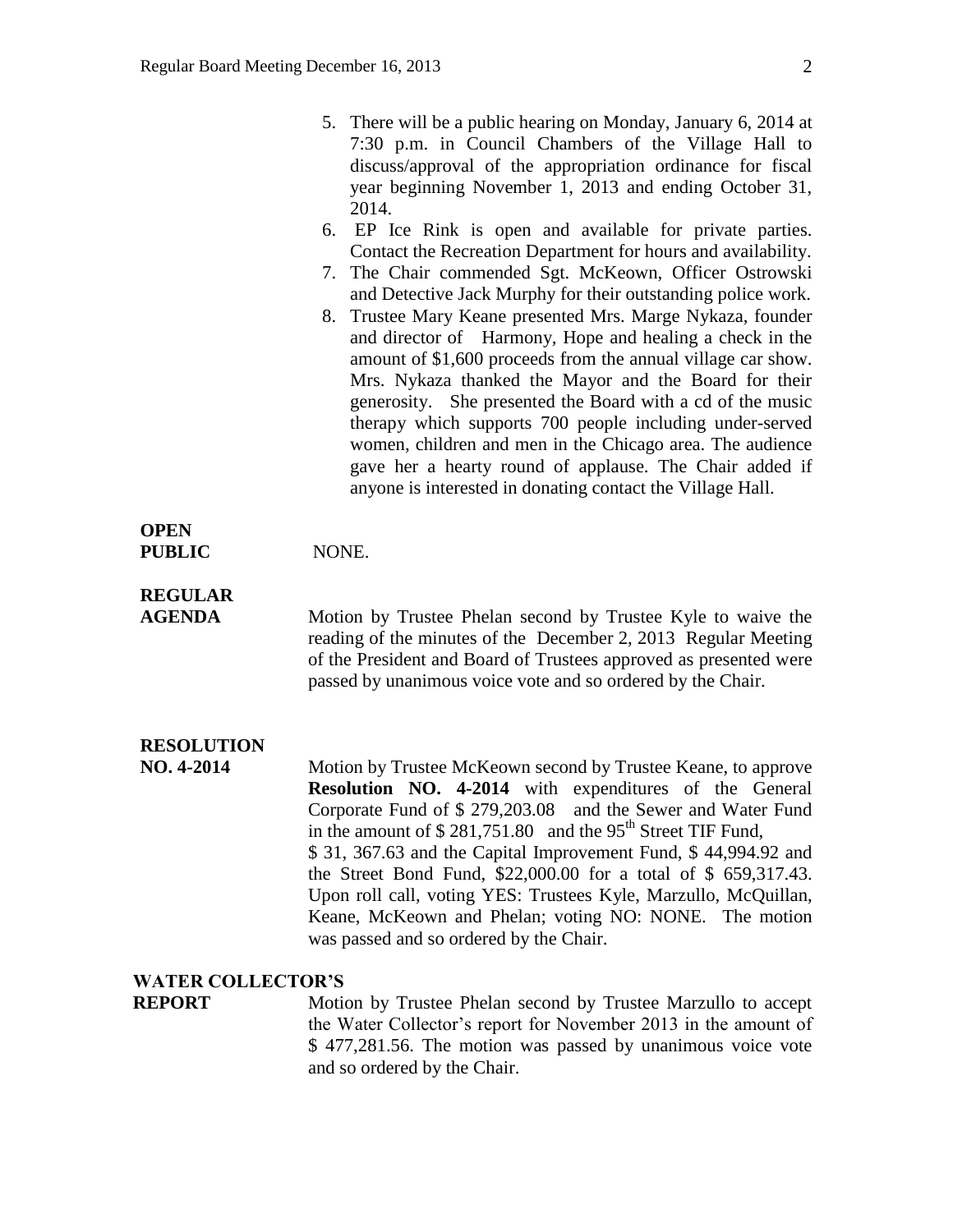# **TREASURER'S**

**REPORT** Motion by Trustee Marzullo second by Trustee McQuillan to approve the Village Treasurer's report for November 2013 with totals of \$ 5,138,737.73 in the General Fund and \$ 2,609,477.48 in the Sewer and Water Fund. The motion was passed by unanimous voice vote and so ordered by the Chair.

### **BUSINESS LICENSES** NONE.

# **ORDINANCE**

**NO. 31-2013** Motion by Trustee Phelan second by Trustee Keane to approve **ORDINANCE NO. 31-2013**, **"AN ORDINANCE AMENDING SECTION 3-56, LICENSE CLASSIFICATIONS, OF CHAPTER 3, ALCOHOLIC LIQUOR, OF THE EVERGREEN PARK MUNICIPAL CODE PERTAINING TO PERMITTED OPERATION OF CLASS C LICENSES."** The Chair added this new designation allows for samplings and tastings on premises for Meijer's Mariano's and Binny's. Upon roll call, voting YES: Trustees Marzullo, McQuillan, Keane, McKeown, Phelan and Kyle; voting NO: NONE. The motion was passed and so ordered by the Chair.

# **ORDINANCE**

**NO. 32-2013** Motion by Trustee McKeown second by Trustee Kyle to approve **ORDINANCE NO. 32-2013**, **"AN ORDINANCE AMENDING SECTION 24-127, WATER RATES, OF CHAPTER 24, WATER, SEWERS AND SEWAGE DISPOSAL, OF THE EVERGREEN PARK MUNICIPAL CODE BY CHANGING THE RATE FOR WATER PURCHASED."** The Chair noted this is a 15% increase from the City of Chicago increasing .43 cents increasing the cost to \$3.31 per 1,000 gallons. The Chair explained there is one more year of increases at 15% in 2014. This increase from the City of Chicago will total 90% increases over the past four years. Upon roll call, voting YES: Trustees McQuillan, Keane, McKeown, Phelan, Kyle and Marzullo; voting NO: NONE. The motion was passed and so ordered by the Chair.

# **NEW PD PROBATIONARY OFFICER** The Chair noted the new position of Probationary Police Officer, which was approved at a prior meeting, has been filled by Andrew Pratt. NO BOARD ACTION REQUIRED.

# **RESOLUTION**

**NO. 7-2013 Motion by Trustee McQuillan second by Trustee Phelan to approve RESOLUTION NO. 7-2013,** *"A RESOLUTION*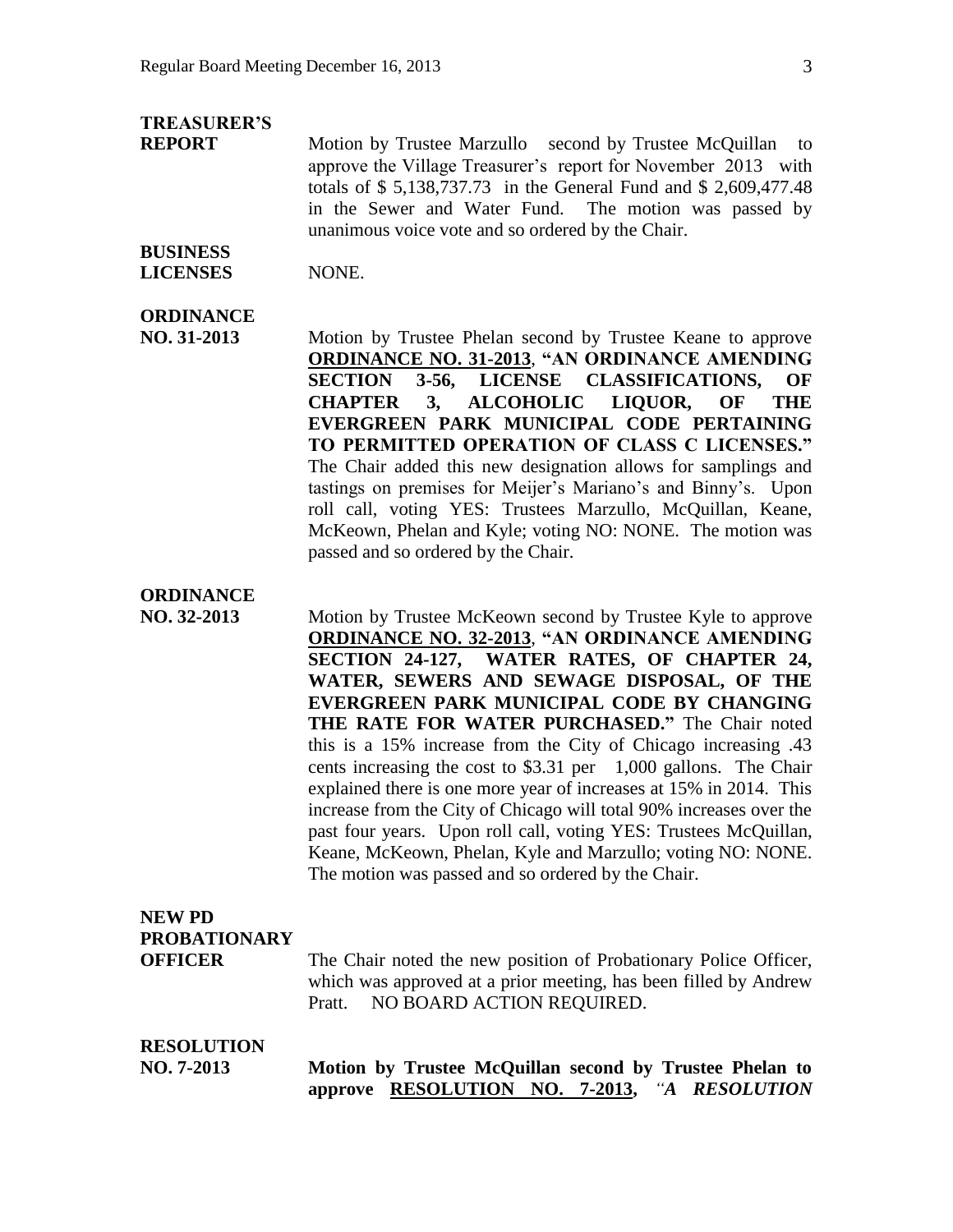*AMENDING A CODE SECTION 125 PLAN TO ALLOW PARTICIPANTS TO CARRY OVER UP TO FIVE HUNDRED DOLLARS OF UNUSED HEALTH FAS AMOUNTS AT THE END OF THE PLAN YEAR."* Upon roll call, voting YES: Trustees Keane, McKeown, Phelan, Kyle, Marzullo and McQuillan; voting NO: NONE. The motion was passed and so ordered by the Chair.

# **ENGINEER'S**

**REPORT** Engineer Tim Klass stated he had no report.

**ATTORNEY'S REPORT** NONE.

#### **BIDS**

Motion by Trustee Kyle second by Trustee Marzullo to approve the request from Public Works Director Lorenz to solicit bids for the grass cutting at various parks in the Village. Trustee Phelan expressed concerns noting the PW Department does a fine job of maintaining village parks and a private contractor may not do as good a job. The Chair noted an additional eighty (80) acres have been added to this job. PW Director Lorenz stated this is strictly grass cutting and the St. Dept. has other projects to complete at the parks. A brief discussion took place. Trustee McQuillan requested the bid include single bids and also a total bid as a package. Trustee Kyle noted all the parks look great. Upon roll call voting YES: Trustees McKeown, Kyle, Marzullo, McQuillan and Keane; voting NO: Trustee Phelan. The Motion was passed and so ordered by the Chair.

**MISC.** The Chair noted payouts to United Meters in the amount of \$74,004.48 for replacement meter work. Payout to Novotny & Associates for \$ 83,512.76 for engineering costs.

> The Chair requested Board approval to direct the Village attorney to proceed with legal documents/ contracts for the purchase (from TIF funds) of the  $2955$  W.  $95<sup>th</sup>$  Street, the former Hornburg- Klein property. Upon roll call voting YES: Trustees Phelan, Kyle, Marzullo, McQuillan, Keane and McKeown; voting NO: NONE. The Motion was passed and so ordered by the Chair.